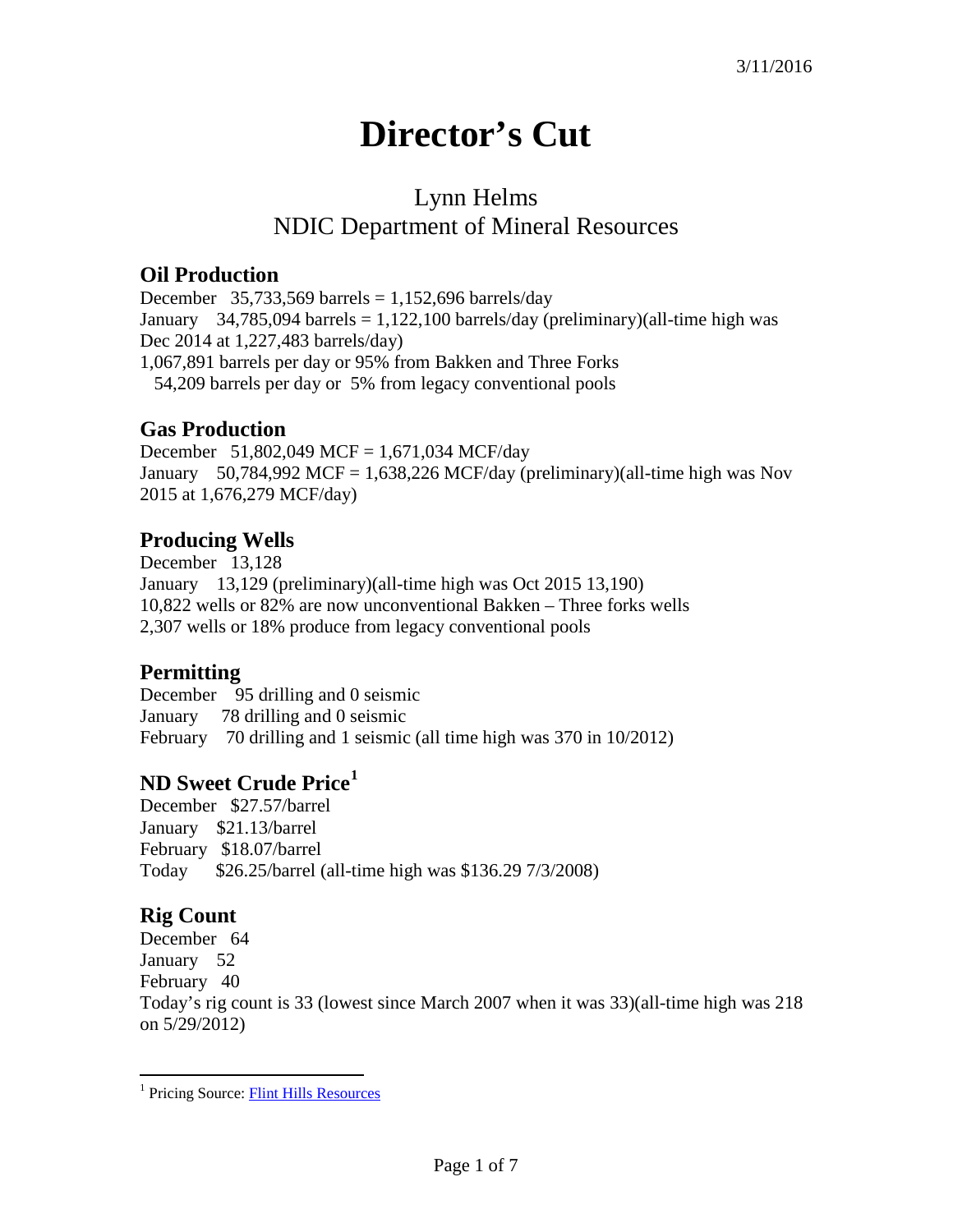The statewide rig count is down 85% from the high and in the five most active counties rig count is down as follows:

Divide -92% (high was 3/2013) Dunn -87% (high was 6/2012) McKenzie -75% (high was 1/2014) Mountrail -98% (high was 6/2011) Williams -92% (high was 10/2014)

#### **Comments:**

 $\overline{a}$ 

The drilling rig count fell 12 from December to January and the same amount from January to February, and again into this month. Operators are now even more committed to running fewer rigs as oil prices remain at very low levels. The number of well completions remained steady from 81(final) in December to 82(preliminary) in January. Oil price weakness is now anticipated to last into at least the third quarter of this year and is the main reason for the continued slow-down. There were no significant precipitation events, 7 days with wind speeds in excess of 35 mph (too high for completion work), and 5 days with temperatures below -10F.

Over 98% of drilling now targets the Bakken and Three Forks formations.

At the end of January there were an estimated  $945$  wells<sup>[2](#page-1-0)</sup> waiting on completion services. the same number as at the end of December.

Crude oil take away capacity remains dependent on rail deliveries to coastal refineries to remain adequate.

Low oil price associated with lifting sanctions on Iran and a weaker economy in China is expected to lead to further cuts in the drilling rig count. Utilization rate for rigs capable of 20,000+ feet is about 30% and for shallow well rigs (7,000 feet or less) about 20%.

Drilling permit activity declined December to January then fell further in January as operators continue to position themselves for low 2016 price scenarios. Operators have a significant permit inventory should a return to the drilling price point occur in the next 12 months.

Rigs actively drilling on federal surface in the Dakota Prairie Grasslands remains at 0.

<span id="page-1-0"></span> $2$  Disclaimer: The number of wells waiting on completions is an estimate on the part of the director based on idle well count and a typical five year average. Neither the State of North Dakota, nor any agency officer, or employee of the State of North Dakota warrants the accuracy or reliability of this product and shall not be held responsible for any losses caused by this product. Portions of the information may be incorrect or out of date. Any person or entity that relies on any information obtained from this product does so at his or her own risk.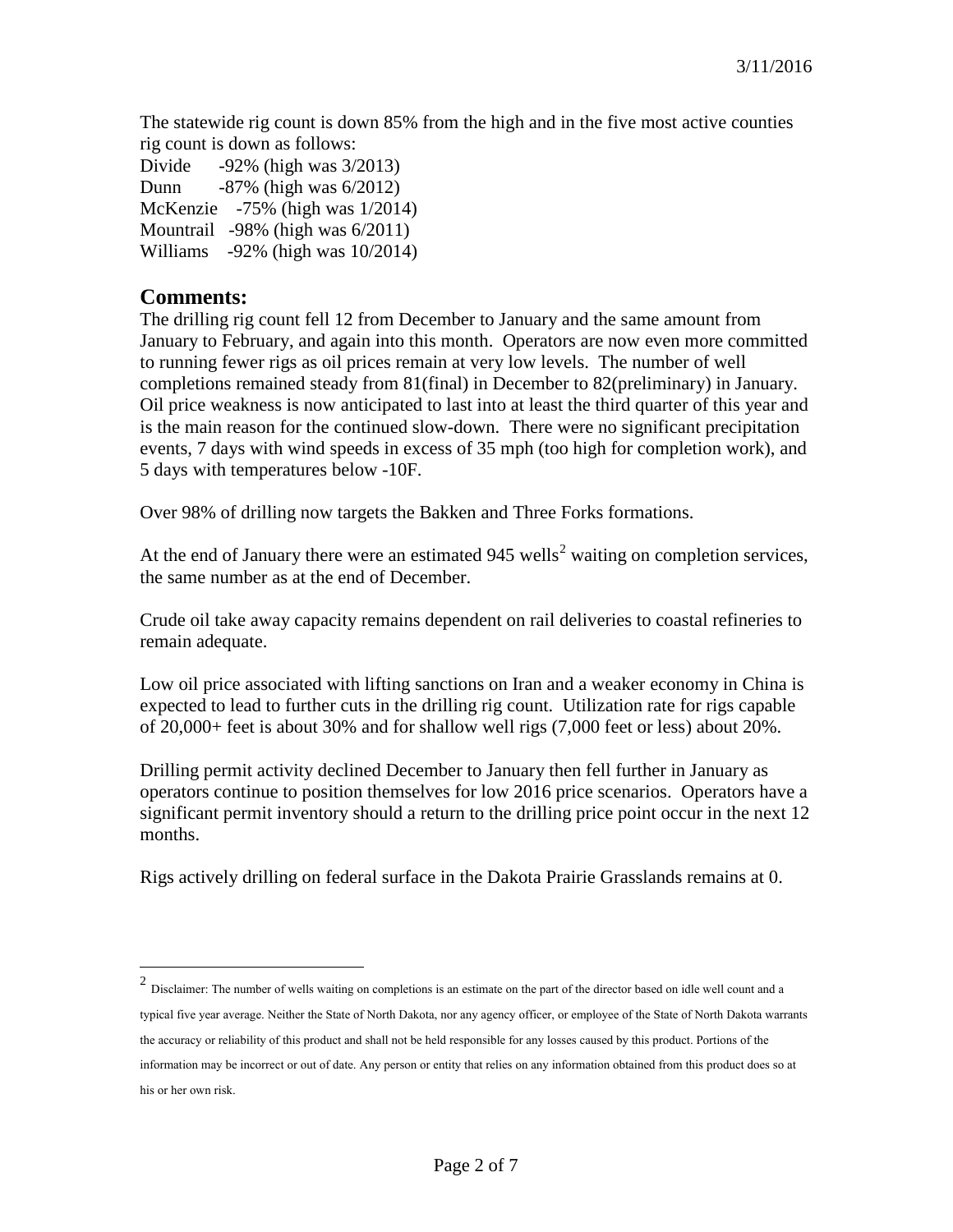Activity on the Fort Berthold Reservation is as follows: 6 drilling rigs (1 on fee lands and 5 on trust lands) 176,822 barrels of oil per day (117,199 from trust lands & 59,623 from fee lands) 1,426 active wells (971 on trust lands & 455 on fee lands) 177 wells waiting on completion 545 approved drilling permits (340 on trust lands & 205 on fee lands) 1,814 additional potential future wells (1,297 on trust lands & 517 on fee lands)

Seismic activity is up significantly. There are 8 surveys active, 6 recording and 2 NDIC reclamation projects, 0 remediating, 0 suspended, and 1 permitted.

North Dakota leasing activity is limited to renewals and top leases in the Bakken - Three Forks area.

US natural gas storage is now 41.5% above the five-year average indicating low prices in the future. North Dakota shallow gas exploration could be economic at future gas prices, but is not at the current price. The operator of the exploration well (file 27235) in Emmons County has received Temporary Abandoned status on 8/31/15 and cancelled all other permits in the area. The well appears to contain 2 pay sections totaling about 80 feet thick with very good gas shows.

The price of natural gas delivered to Northern Border at Watford City is down \$0.67 to \$1.12/MCF. This results in a current oil to gas price ratio of 23.4 to 1. The percentage of gas flared was down to 13%. The Tioga gas plant operated at 79% of capacity. Even though the expansion of gas gathering from south of Lake Sakakawea was approved, the approval came too late for the 2015 construction season, resulting in a 1 year delay. The January Bakken capture percentage was 87% with the daily volume of gas flared from December to January down 31.9 MMCFD. The historical high flared percent was 36% in 09/2011.

Gas capture statistics are as follows: Statewide 87% Statewide Bakken 87% Non-FBIR Bakken 88% FBIR Bakken 86% Trust FBIR Bakken 85% Fee FBIR 90% 77% January 1, 2015 through March 31, 2016 80% April 1, 2016 through October 31, 2016 85% November 1, 2016 through October 31, 2018 88% November 1, 2018 through October 31, 2020 91% beginning November 1, 2020

The North Dakota Legislature passed HB1432 which sets up a council to address Clean Water Act, Safe Drinking Water Act, Clean Air Act, and Endangered Species Act issues: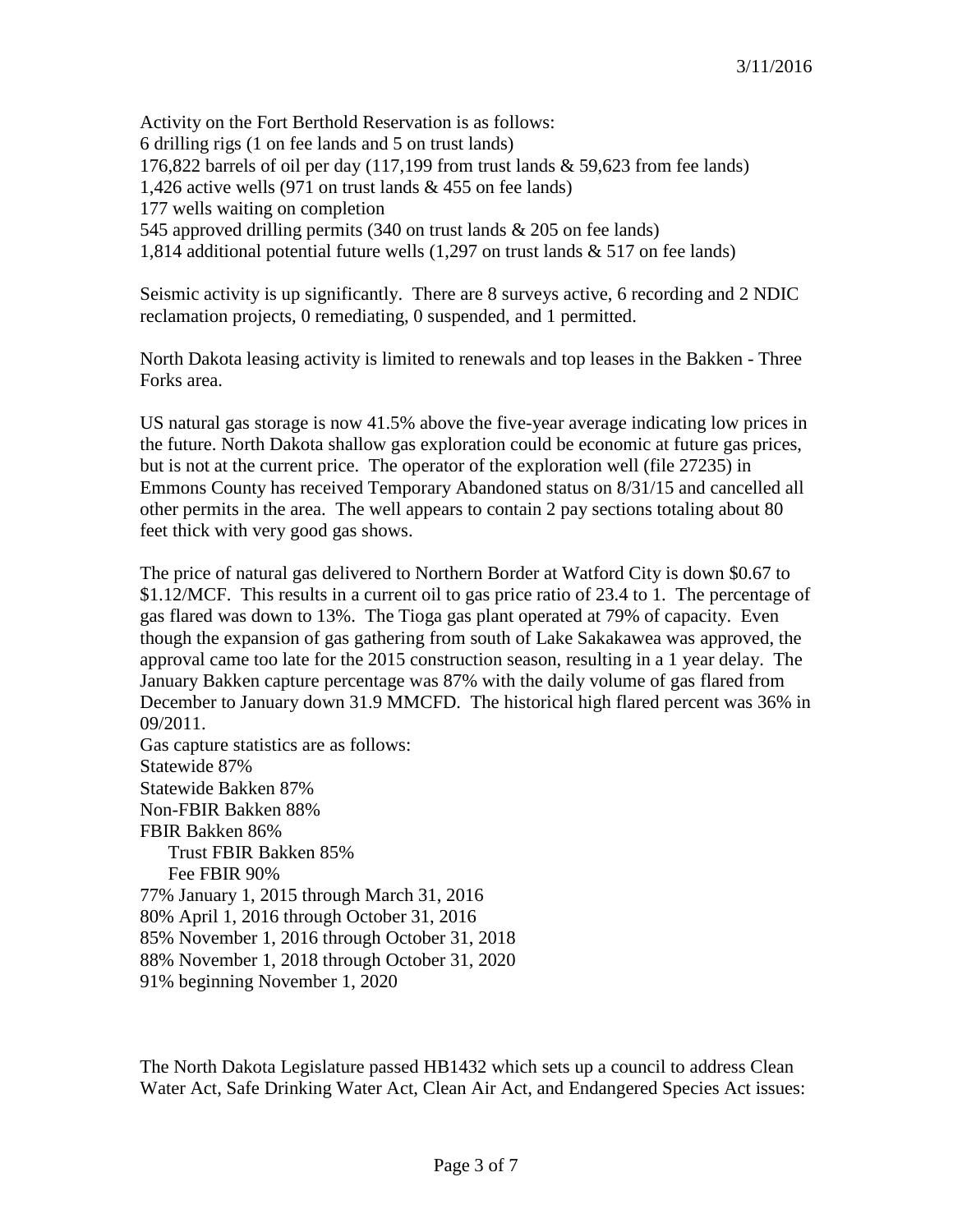#### **Prime Minister Justin Trudeau and President Barack Obama announced Thursday 3/10/16 their two countries will work together to reduce methane emissions from the oil and gas sector by 40 to 45 per cent below 2012 levels by 2025.**

**BIA** has published a new final rule to update the process for obtaining rights of way on Indian land. The rule was published 11/19/15 and became effective 12/21/15. The final rule can be found at [https://www.federalregister.gov/articles/2015/11/19/2015-](https://www.federalregister.gov/articles/2015/11/19/2015-28548/rights-of-way-on-indian-land) [28548/rights-of-way-on-indian-land](https://www.federalregister.gov/articles/2015/11/19/2015-28548/rights-of-way-on-indian-land) . ND is reviewing the rule to determine if it will adversely impact state jurisdiction and may need to file for an injunction or stay.

**BLM** has published a new final rule to revise Onshore Order 4. The proposed rule would replace Onshore Oil and Gas Order Number 4 (Order 4), which sets minimum standards for the measurement of oil. Order 4 has not been updated since 1989, and does not reflect modern industry practices or standards. The proposed rule may be viewed online at [www.regulations.gov](http://www.regulations.gov/) Comments on the proposed rule were due January 14, 2015. NDIC comments can be found at [http://www.nd.gov/ndic/ic-press/BLM-Comments-](http://www.nd.gov/ndic/ic-press/BLM-Comments-OnshoreOrder4.pdf)[OnshoreOrder4.pdf](http://www.nd.gov/ndic/ic-press/BLM-Comments-OnshoreOrder4.pdf)

**BLM** released a proposed rule on  $10/2/15$  to update and replace its regulations (Onshore order 5) governing the measurement of natural gas produced from onshore Federal and Indian leases. The requirements contained in the proposed rule reflect advances in measurement technology and critical updates in industry standards and practices. It also responds directly to concerns from the Government Accountability Office (GAO), the Department of the Interior's Office of Inspector General, and Secretary's Subcommittee on Royalty Management, that the BLM's existing rules do not provide adequate assurance that gas production on public and Indian lands is being accounted for in a way that ensures that all royalties are accurately tracked and paid. The proposed rule that would replace Onshore Order 5 may be viewed online at [www.blm.gov](http://www.blm.gov/) . Comments on the proposed rule were due January 14, 2015. NDIC comments can be found at<http://www.nd.gov/ndic/ic-press/BLM-Comments-1004-AE17.pdf>

**BLM** released a proposed rule on  $1/22/16$  to update and replace its regulations on venting and flaring of natural gas. The information from public and tribal sessions in Denver, Albuquerque, Dickinson, and Washington, DC can be viewed at [http://www.blm.gov/wo/st/en/prog/energy/oil\\_and\\_gas/public\\_events\\_on\\_oil.html](http://www.blm.gov/wo/st/en/prog/energy/oil_and_gas/public_events_on_oil.html). Previous NDIC comments<http://www.nd.gov/ndic/ic-press/BLM-comments-140509.pdf> . Comments on the proposed rule are due April 7, 2016 as follows: Mail: U.S.

Department of the Interior, Director (630), Bureau of Land Management, Mail Stop 2134 LM,1849 C St. NW., Washington, DC 20240, Attention: 1004–AE14; Personal or messenger delivery: 20 M Street SE., Room 2134LM, Washington, DC 20003; Electronic: Federal eRulemaking Portal: http://www.regulations.gov Follow the instructions at this Web site. BLM held tribal/public outreach sessions as follows:

- Farmington, NM on February 16
- Oklahoma City, OK on February 18
- Denver, CO on March 1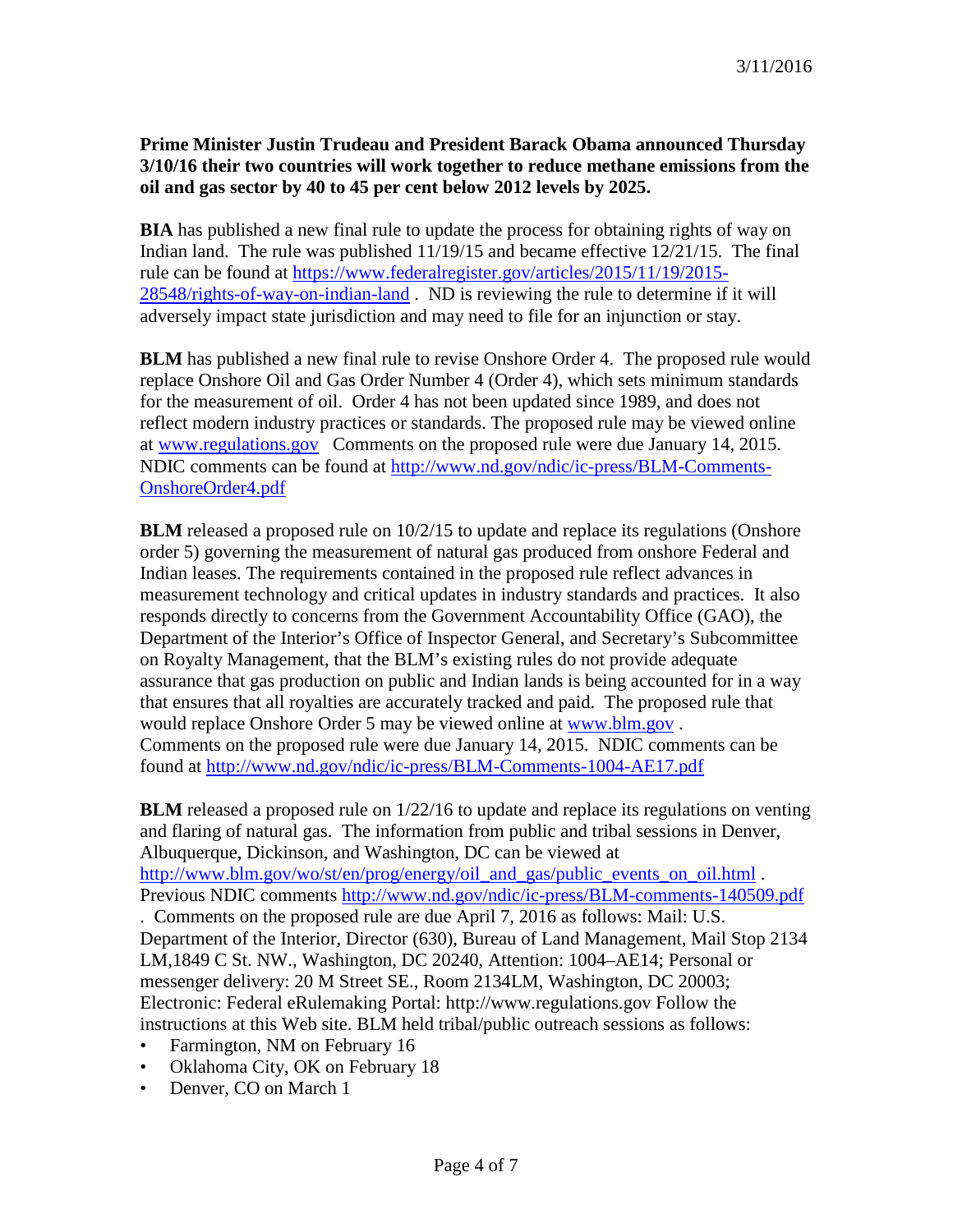• Dickinson, ND on March 3, NDIC is preparing additional comments.

**BLM** revised final regulations for hydraulic fracturing on federal and Indian lands were published in the CFR on 3/26/15 and they were scheduled to go into effect 6/24/15. North Dakota, Colorado, Utah, Wyoming, Western Energy Alliance, and IPAA filed for a preliminary injunction to prevent the rules going into effect until the case is settled. Following a lengthy hearing in Casper, Wyoming on Aug 23, the court issued a stay on the rules. On 9/30/15 the court granted the preliminary injunction, preventing the rules from being enforced until litigation on the rule is final. The 10th Circuit Court of Appeals issued an order 3/10/16 denying the industry alternative motion for a stay and requiring appelants to file opening briefs on or before 3/21/16. NDIC comments can be found at<http://www.nd.gov/ndic/ic-press/BLM-comments-120625.pdf>

**BLM** has published a new final rule to revise Onshore Order 3. The proposed rule would change the way federal production is measured and allocated for calculation of royalties, require a federal Application for Permit to Drill (APD) even for state and private wells in a federal unit or communitized area (CA), and revise the situations in which downhole commingling of production from different leaseholds would be allowed. Comments on the proposed rule were due January 14, 2015. NDIC comments can be found at <http://www.nd.gov/ndic/ic-press/BLM-Comments-OnshoreOrder3.pdf>

**BLM** has published the North Dakota Greater Sage-Grouse Proposed Resource Management Plan Amendment and Final EIS. Information on the plan and EIS can be found at the following web addresses: [https://www.blm.gov/epl-front](https://www.blm.gov/epl-front-office/eplanning/planAndProjectSite.do?methodName=dispatchToPatternPage¤tPageId=48797)[office/eplanning/planAndProjectSite.do?methodName=dispatchToPatternPage&currentP](https://www.blm.gov/epl-front-office/eplanning/planAndProjectSite.do?methodName=dispatchToPatternPage¤tPageId=48797) [ageId=48797](https://www.blm.gov/epl-front-office/eplanning/planAndProjectSite.do?methodName=dispatchToPatternPage¤tPageId=48797)

**EPA** On December 26, 2015 a coalition of environmental organizations filed a 60 day legal notice with the U.S. Environmental Protection Agency demanding more regulation of drilling and fracking waste. The groups are the Environmental Integrity Project, Natural Resources Defense Council, Earthworks, Responsible Drilling Alliance, San Juan Citizens Alliance, West Virginia Surface Owners Rights Organization, and the Center for Health, Environment and Justice. The groups are calling on EPA to comply with its longoverdue obligations to update waste disposal rules such as instituting stricter controls for underground injection wells, banning the practice of spreading fracking wastewater onto roads or fields, and requiring landfills and ponds that receive drilling and fracking waste to be built with adequate liners and structural integrity to prevent spills and leaks into groundwater and streams. **ND is monitoring federal court docket activity and intends to intervene to prevent a sue and settle situation that would adversely impact state regulatory jurisdiction**.

**EPA** on December 18, 2015, EPA proposed a suite of requirements to help combat climate change, reduce air pollution that harms public health, and provide greater certainty about Clean Air Act permitting requirements for the oil and natural gas industry. The proposed actions are: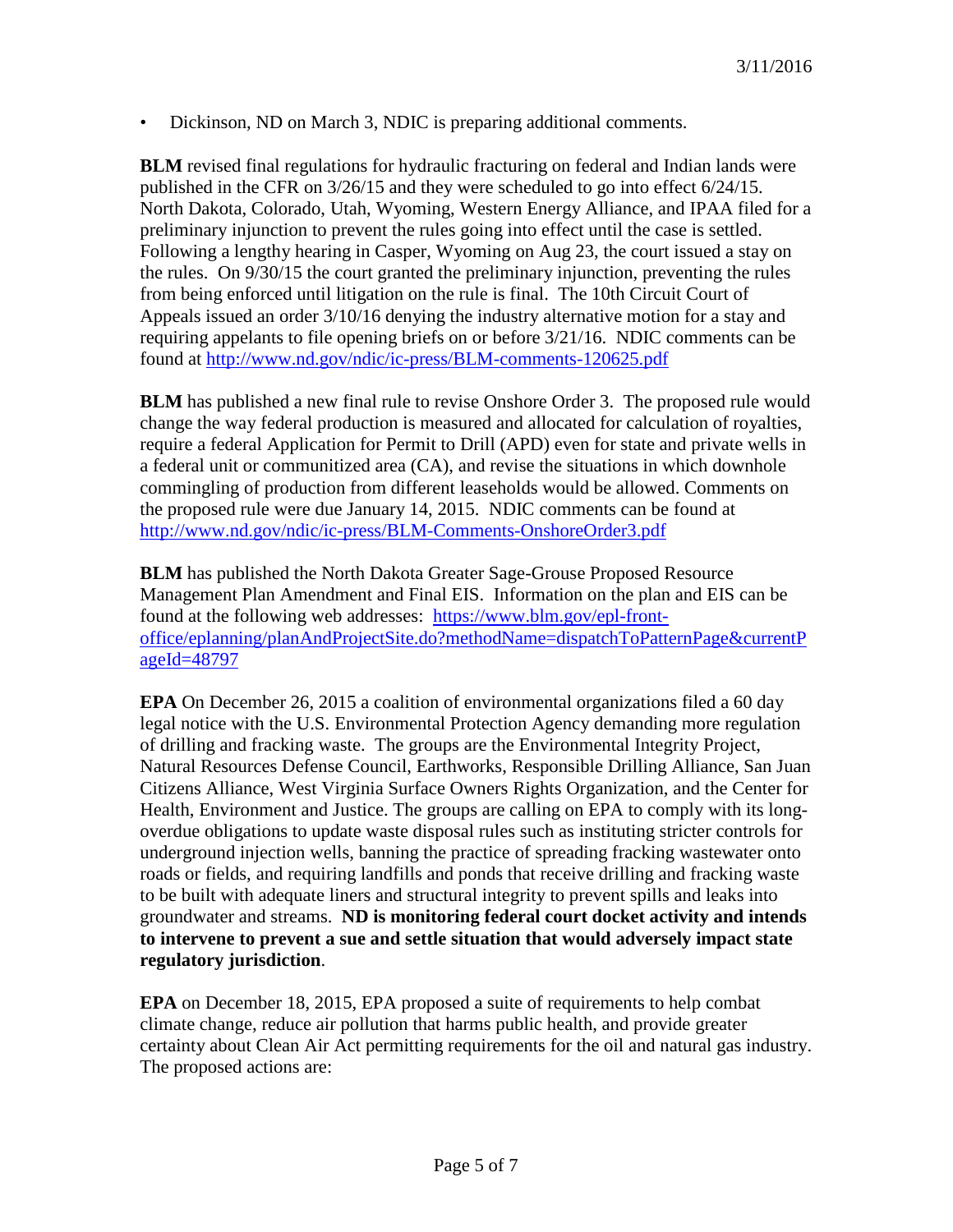o Proposed New Source Performance Standards – Docket ID number EPA-HQ-OAR-2010-0505. NDIC comments can be found at [http://www.nd.gov/ndic/ic-press/EPA-HQ-](http://www.nd.gov/ndic/ic-press/EPA-HQ-OAR-2010-0505.pdf)[OAR-2010-0505.pdf](http://www.nd.gov/ndic/ic-press/EPA-HQ-OAR-2010-0505.pdf)

o Draft Control Techniques Guidelines – Docket ID number: EPA-HQ-OAR-2015-0216. NDIC comments can be found at [http://www.nd.gov/ndic/ic-press/EPA-HQ-OAR-2015-](http://www.nd.gov/ndic/ic-press/EPA-HQ-OAR-2015-0216.pdf) [0216.pdf](http://www.nd.gov/ndic/ic-press/EPA-HQ-OAR-2015-0216.pdf)

o Proposed Source Determination Rule – Docket ID number: EPA-HQ-OAR-2013-0685. NDIC comments can be found at [http://www.nd.gov/ndic/ic-press/EPA-HQ-OAR-2013-](http://www.nd.gov/ndic/ic-press/EPA-HQ-OAR-2013-0685.pdf) [0685.pdf](http://www.nd.gov/ndic/ic-press/EPA-HQ-OAR-2013-0685.pdf)

o Proposed Federal Implementation Plan for Implementing Minor New Source Review Permitting in Indian Country – Docket ID number: EPA-HQ-OAR-2014-0606. NDIC comments can be found at [http://www.nd.gov/ndic/ic-press/EPA-HQ-OAR-2014-](http://www.nd.gov/ndic/ic-press/EPA-HQ-OAR-2014-0606.pdf) [0606.pdf](http://www.nd.gov/ndic/ic-press/EPA-HQ-OAR-2014-0606.pdf)

**EPA** published an advanced notice of proposed rule-making to seek comments on the information that should be reported or disclosed for hydraulic fracturing chemical substances and mixtures and the mechanism for obtaining this information. The proposed rule-making is in response to a petition from Earthjustice and 114 other groups who are opposed to the use of the GWPC-IOGCC FracFocus website process of chemical disclosure and any type of trade secret protection for hydraulic fracturing fluid mixtures. These groups are requesting EPA regulation of chemical disclosure under the federal Toxic Substances Control Act. Thanks to all who provided comments in support of a "states first" policy. NDIC comments can be viewed at [http://www.nd.gov/ndic/ic](http://www.nd.gov/ndic/ic-press/DMR-frac714.pdf)[press/DMR-frac714.pdf](http://www.nd.gov/ndic/ic-press/DMR-frac714.pdf)

**EPA** Administrator, Gina McCarthy, and the Assistant Secretary of the Army (Civil Works), Jo Ellen Darcy, signed the "Waters of the United States" final rule on 05/27/2015. The final rule was published in the Federal Register Aug 29, 2015 and became effective in 37 states on December 28, 2015. North Dakota, Alaska, Arizona, Arkansas, Colorado, Idaho, Missouri, Montana, Nebraska, New Mexico, Nevada, South Dakota, and Wyoming filed a lawsuit in U.S. District Court, claiming the final rule would harm states as regulators of the waters and lands. On December 27th Federal District Judge Erickson granted a preliminary injunction preventing enforcement of the rule in the 13 states. The North Dakota case will now be subject to appeal, but no schedule has been set at this time. NDIC comments can be viewed at [http://www.nd.gov/ndic/ic](http://www.nd.gov/ndic/ic-press/WOTUS-comments.pdf)[press/WOTUS-comments.pdf](http://www.nd.gov/ndic/ic-press/WOTUS-comments.pdf)

Texas, Mississippi and Louisiana filed a joint complaint in the U.S. District Court for the Southern District of Texas, charging that the rule is unconstitutional. Ohio and Michigan filed a complaint in the U.S. District Court for the Southern District of Ohio, alleging that the expansion of jurisdiction includes dry land. Georgia and eight other states (Alabama, Florida, Kansas, Kentucky, South Carolina, Utah, West Virginia and Wisconsin) filed suit in the U.S. District Court for the Southern District of Georgia, asking the court to vacate the rule and block its enforcement by injunction. On 10/9/15 the United States Court Of Appeals for the Sixth Circuit granted a nationwide stay of the WOTUS rule pending jurisdiction determinations.